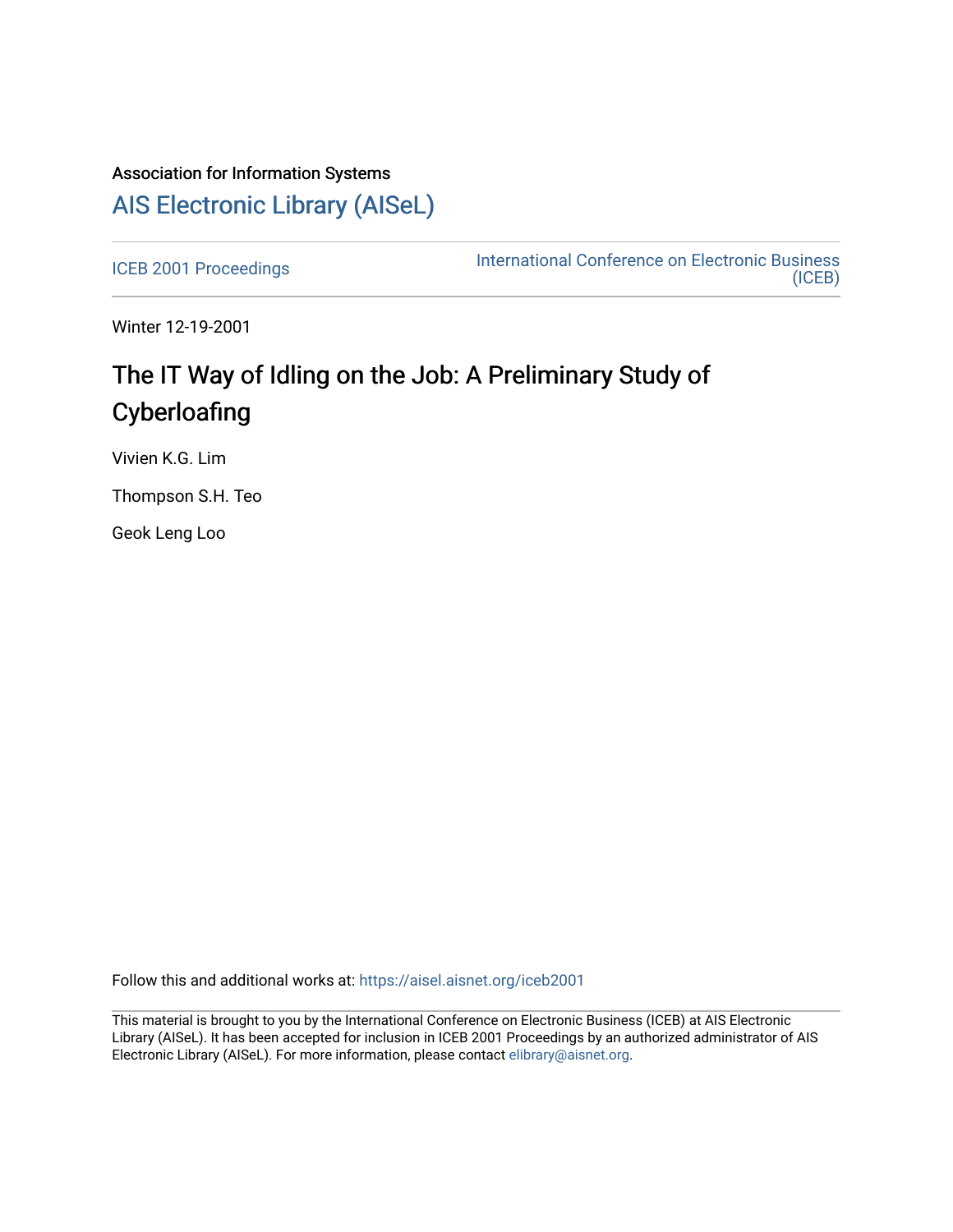#### **THE IT WAY OF IDLING ON THE JOB: A PRELIMINARY STUDY OF CYBERLOAFING**

Vivien K.G Lim Department of Management & Organization Faculty of Business Administration National University of Singapore 15 Law Link Singapore 117591 e-mail: fbalimv@nus.edu.sg

> Thompson S.H. Teo Department of Decision Sciences

#### **ABSTRACT**

The Internet is a useful business tool that is increasingly being made available to employees to enhance their work productivity. Recent reports in the popular literature, however, suggest that the Internet may well be a doubleedged sword that companies should use with caution, since the ease and convenience with which the Internet may be accessed at the workplace lends the potential for it to be abused by employees. This study thus examined the extent to which Internet abuse – termed 'cyberloafing' – occurs at the workplace in Singapore. We define cyberloafing as the act of employees using their companies' Internet access during office hours to surf nonwork related Web sites and to check personal email.

Data were collected, using an electronic questionnaire posted on the Internet, from 188 working adults with access to the Internet at their workplace. Results of our study suggest that employees do cyberloaf while at work by surfing non-work related Web sites and checking personal email. Findings further suggest that respondents feel justified in using their companies' Internet access for personal purposes when they have been treated unfairly, or when they feel that they have expended extra effort to fulfil their job duties. Majority of respondents in our study either worked in organizations where there were no policies regulating workplace Internet usage or were unaware of the existence of such policies. Implications of our findings for organizations are discussed.

#### **INTRODUCTION**

Over the last decade, perhaps the one technology that has had a dramatic effect on people's lives is the Internet. Businesses, in particular, have been quick to identify and harness the potential offered by the Internet as a platform for conducting business in non-traditional ways, and as a tool for enhancing employee performance. The Internet has played an important role in helping businesses to reduce costs, shorten product cycle times, and market products and services more effectively [1]. Thus, the Internet has revolutionized how businesses are conducted, and in this management era where timely information takes precedence as a form of competitive advantage in the business world, it comes as no surprise that more businesses will provide, or at least, consider providing desktop Internet access to their employees.

Recently, however, anecdotal evidence suggests that the Internet is a double-edged sword which companies should deploy freely to employees with caution due to the possibility of the Internet being abused by employees. For example, an online survey reported that about 84% of employees sent non-work related email, while another 90% surfed the Internet for recreational Web sites using time when they should have been working [12]. Employees misusing the Internet while at work warrant managers' attention because they may incur considerable costs. For instance, a study by SurfWatch found that when employees accessed the Internet on company time with company's computers for non-work reasons, as much as US\$1 billion in costs may be incurred [8].

Besides these direct costs, intangible costs in the form of productivity losses can result from employees' misuse of the Internet. For example, majority of the 150 executives polled in a study reported that their employees' productivity levels are being impaired because these employees use the Internet for non-work related purposes [9]. Further, another study reported that as much as 30% to 40% of employee productivity is lost due to employees surfing the Internet for non-work purposes [13].

Thus, taken together, these figures provide evidence regarding the prevalence and the very real possibility of employees misusing the Internet access provided at work. Although a recent study found that about 15.2% of the 244 companies surveyed were not concerned at all, and 50% somewhat concerned about employees surfing the Internet for non-work reasons [13], employees' misuse of the Internet is a noteworthy and rather worrisome trend for the following reasons: (1) direct costs are incurred; (2) productivity losses occur; (3) companies may be vulnerable to legal liabilities if the email and Internet at work are not used appropriately; and (4) networks may be exposed to the possibilities of viruses, intrusion and tampering. Thus, taken together with existing empirical evidence which suggests that employees' abuse of the Internet is increasingly becoming an issue of concern for business which provide Internet access to their employees, Internet abuse at the workplace presents practitioners with potential disciplinary situations.

# **Defining Employees' Misuse of the Internet: Cyberloafing**

To facilitate a more fruitful discussion of the issue, a definition of this phenomenon is warranted. Drawing from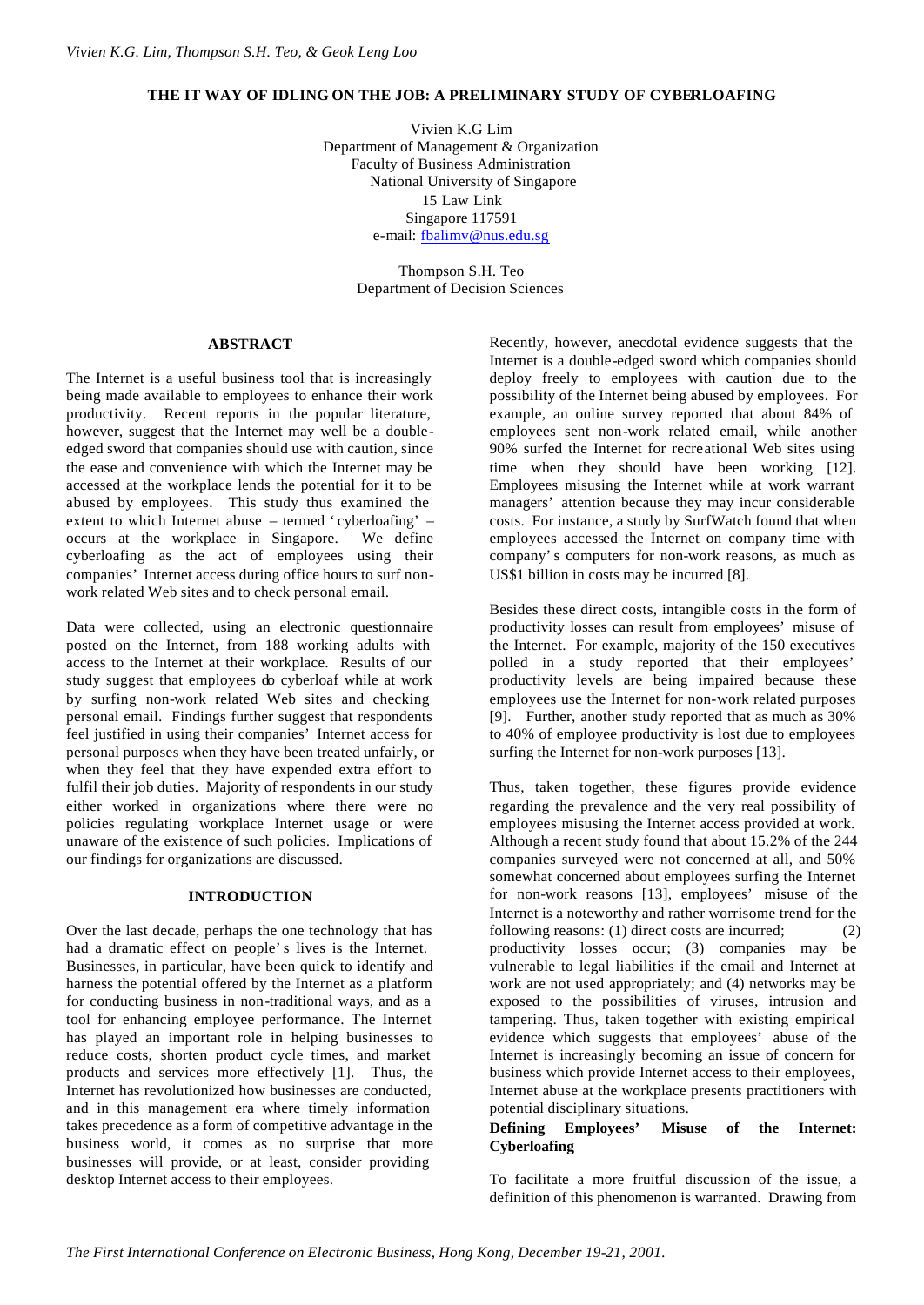extant anecdotal and descriptive surveys of this form of misbehavior, we define any voluntary act of employees' using their companies' Internet access during office hours to surf non-work related Web sites for non-work purposes and to check (including receiving and sending) non-work email as misuse of the Internet, and we use the term "cyberloafing" to refer to any such acts [6]. Both surfing and checking non-work related email constitute an unproductive use of time in that they detract employees from conducting and completing their job duties. Figure 1 provides a diagrammatic representation of the components of cyberloafing.

**FIGURE 1 Components of Cyberloafing**



Our definition of cyberloafing thus categorizes it as a type of production deviance, which refers to relatively minor, albeit, still organizationally harmful misbehaviors engaged in by employees. Production deviance in the form of loafing is a perennial and costly phenomenon that has existed in organizations since time immemorial, as is evident from studies where employees admitted to various forms of malingering on the job [10]. With the availability of the Internet, however, production deviance has evolved to take on a new form. Employees can now not only engage in loafing on the job, they can literally enjoy the best of both worlds by maintaining the guise of being hard at work in the real world while in effect, travelling through cyberspace by surfing Web sites for non-work interests and purposes.

The advent of technology has thus revolutionized loafing. Specifically, cyberloafing is the IT way of idling on the job. Therefore, while access to the Internet may not necessarily result in an increase in production deviance with more people engaging in loafing per se, the temptation to do so is certainly higher since the Internet makes it so much more easier and convenient to loaf in this manner.

# **OBJECTIVE OF STUDY**

Given the potentially detrimental organizational effects of cyberloafing, it is imperative for organizations to determine the extent to which cyberloafing is occurring at the workplace and the factors which facilitate individuals'

propensity to cyberloaf. This is especially the case given that the Internet is poised to play a significant role as organizations embrace information technology in an effort to remain competitive. Consequently, having a better understanding of the factors which increases employees' tendency to become cyberloafers will enable organizations to come up with appropriate policies and guidelines regarding what constitutes acceptable workplace Internet usage. Companies will then be able to foster and maintain an ethical environment in which the Internet is used responsibly in the organizational setting.

With the government in Singapore working towards the country being a fully wired nation by the end of this century [11], Internet access is widespread in Singapore, not only at home but also increasingly, at the workplace. Thus, with Singaporeans being generally IT and Internetsavvy, it would be interesting to base our study here. The objective of this study was thus to examine whether working adults in Singapore with access to the Internet at their workplace engage in cyberloafing and the deciding factors for their doing so.

#### **METHOD**

#### **Sample and Procedures**

Data were obtained through the use of an electronic questionnaire which was posted on the Internet. The questionnaire was designed such that respondents would be prompted when they try to electronically submit an incomplete survey. This helps to reduce the number of unusable responses. Respondents comprised working Respondents comprised working adults with access to the Internet while at work. Prior to the design of the questionnaire, intervie ws were held with several working adults to ensure that the cyberloafing items were easily understood by them. Issues, concerns and suggestions raised by the interviewees were noted.

The revised instrument was then pre-tested with two undergraduate Internet users. While no major problem was detected, several minor modifications were made based on their feedback regarding the clarity of some items as well as the overall presentation of the survey. The second round of pre-test was conducted using three working adults. No major adverse comments were raised by these working adults. Thus, the electronic survey instrument was deemed ready for actual respondents.

The survey site was publicized in various newsgroups, and via personal emails. To encourage participation in the survey, a token phonecard worth S\$3 was offered as an incentive to the first 100 participants. A total of 188 surveys were received. Since these received surveys were fully completed by respondents, all 188 surveys were used in our data analyses.

Of these 188 respondents, about 47% were men. The average age of respondents was 30 years  $(S.D. = 7)$ . Majority of respondents were Chinese (96%), while the remaining 4% comprised Malays, Indians, Eurasians and other ethnic minorities. About 85% of respondents had at least a diploma or a bachelor's degree. Respondents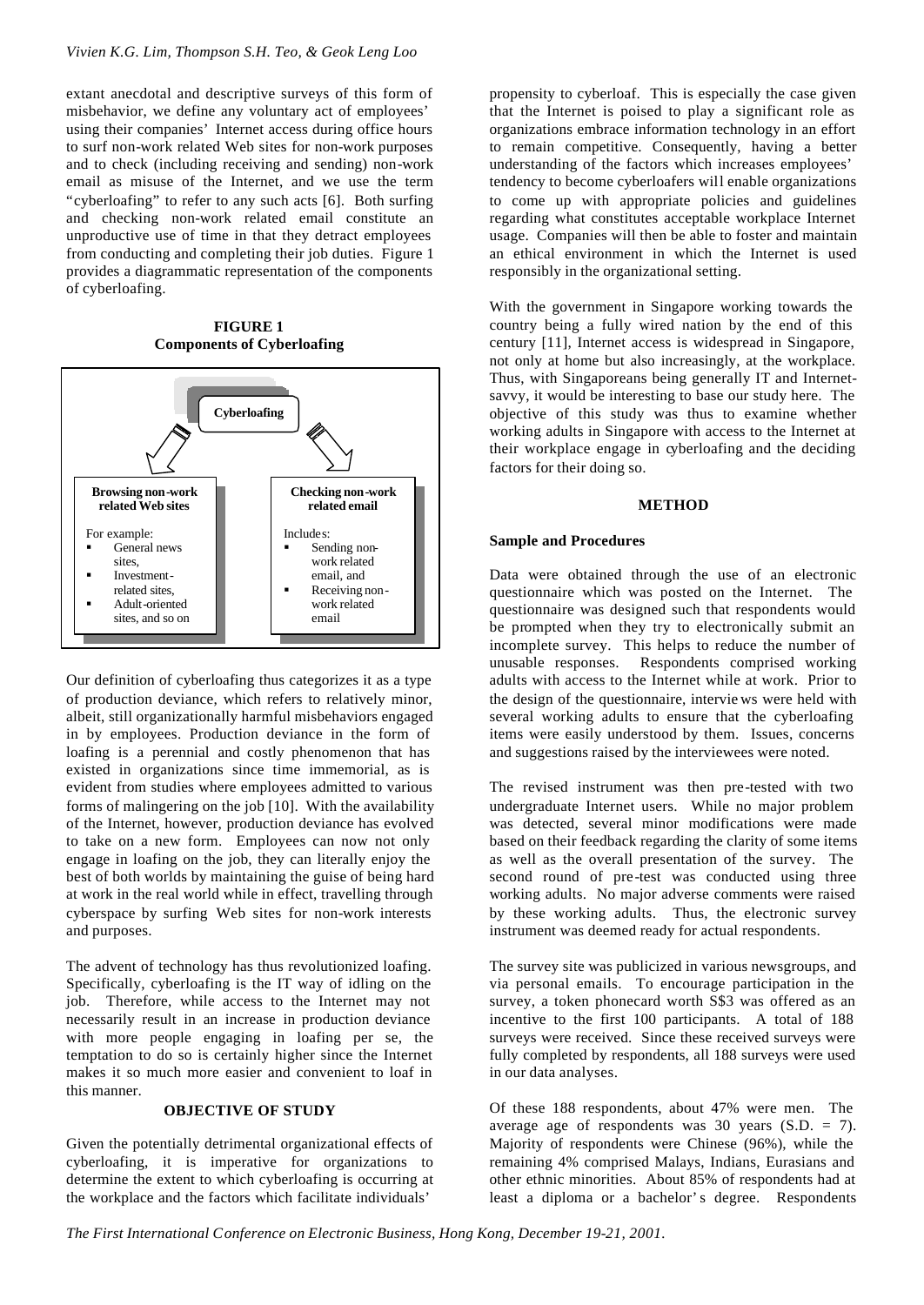reported that on average, they use the Internet while at work for about 2.4 hours each day  $(S.D. = 2)$ , and have been using the Internet for about 2.6 years  $(S.D. = 2)$ .

About a month after the survey was first posted, focus group interviews were conducted with 20 respondents who had agreed to be interviewed. The purpose of these interviews was to elicit comments which could further our understanding of cyberloafing at the workplace. Each interview lasted an average of one hour.

#### **RESULTS**

In this section, we present the results obtained from our survey. First, we examine how often respondents reportedly engage in cyberloafing while at work. This is followed by the reasons as to why respondents cyberloaf when they should be working. Finally, responses to items pertaining to organizational regulation of Internet usage at the workplace are presented.

# **Reported Frequency of Cyberloafing**

Generally, results suggest that respondents do use the Internet access at their workplace for non-work interest during office hours.

# **Browsing Activities**

Figure 2 summarizes the frequency with which respondents cyberloafed by browsing Web sites when they should have been working.





Majority of respondents admitted to engaging in some form of cyberloafing. For example, almost 23% of respondents reported that they used the Internet to browse non-work related Web sites while at work a few times a day (Item 1). Another 26% reported that they browsed non-work related Web sites a few times a week. Results are thus fairly consistent with the findings obtained in

Vault.com's study which was conducted in the US, where 32% of those surveyed reported that they surfed the Internet for non-work related purposes at work a few times a day, and about 21% did so a few times a week [12].

Respondents who used the Internet at work to browse nonwork related Web sites typically visited general news Web sites or downloaded non-work related information. For instance, almost 27% of respondents reported visiting general news sites, such as the Straits Times Interactive, a few times each month (Item 2). Pertaining to the downloading of non-work related information, another 35% of respondents reported that they engaged in this type of activity a few times a month (Item 3).

Other popular destinations when respondents surfed the Web during office hours include entertainment related Web sites, which approximately 35% of respondents reported browsing a few times monthly (Item 4); investment related Web sites, which were visited by about 26% of respondents a few times a month (Item 5); and sports related Web sites, which garnered visits a few times per month by approximately 25% of respondents surveyed  $(Item 6)$ .

Interestingly, while almost 28% of respondents admitted to cyberloafing in the form of online shopping of personal goods a few times monthly (Item 7), none of the respondents did so constantly. Instead, about 54% of respondents reported that they never used the Internet access while at work to shop online. Results are generally consistent with those of previous research conducted locally [11] and in the West [3], which found that online shopping had not taken off in general. Typically, people shop online for goods which are unique, not available locally, and preferably when some form of sampling is possible (e.g., books for which synopses are usually provided), or when people are familiar with the product and opt for the convenience offered by making purchases online (e.g., groceries and stationery). Actual visits to the shopping malls appear to be still favored over shopping on the Internet plausibly because inherent in online shopping are the risks associated with it. For instance, there may be concerns about the security of transmitting credit card details over the Internet. Further, people may remain reluctant about making purchases without being able to touch or feel the products of interest [3]. Thus, for these reasons, online shopping does not appear to be a popular form of cyberloafing.

Majority of respondents in our study (86%) also reported that they never visited adult-oriented Web sites as a form of cyberloafing (Item 8). One plausible explanation for this low incidence of visits to these sexually-explicit sites could be due to the presence of a proxy server which restricts access to such sites. Additionally, there is the possibility that organizations may actually have the abilities to track the Web sites which have been visited by employees. This may result in a general reluctance on the employees' part to visit adult-oriented sites, partly because of a fear of an ensuing disciplinary action as a consequence of visiting such questionable sites.

*The First International Conference on Electronic Business, Hong Kong, December 19-21, 2001.*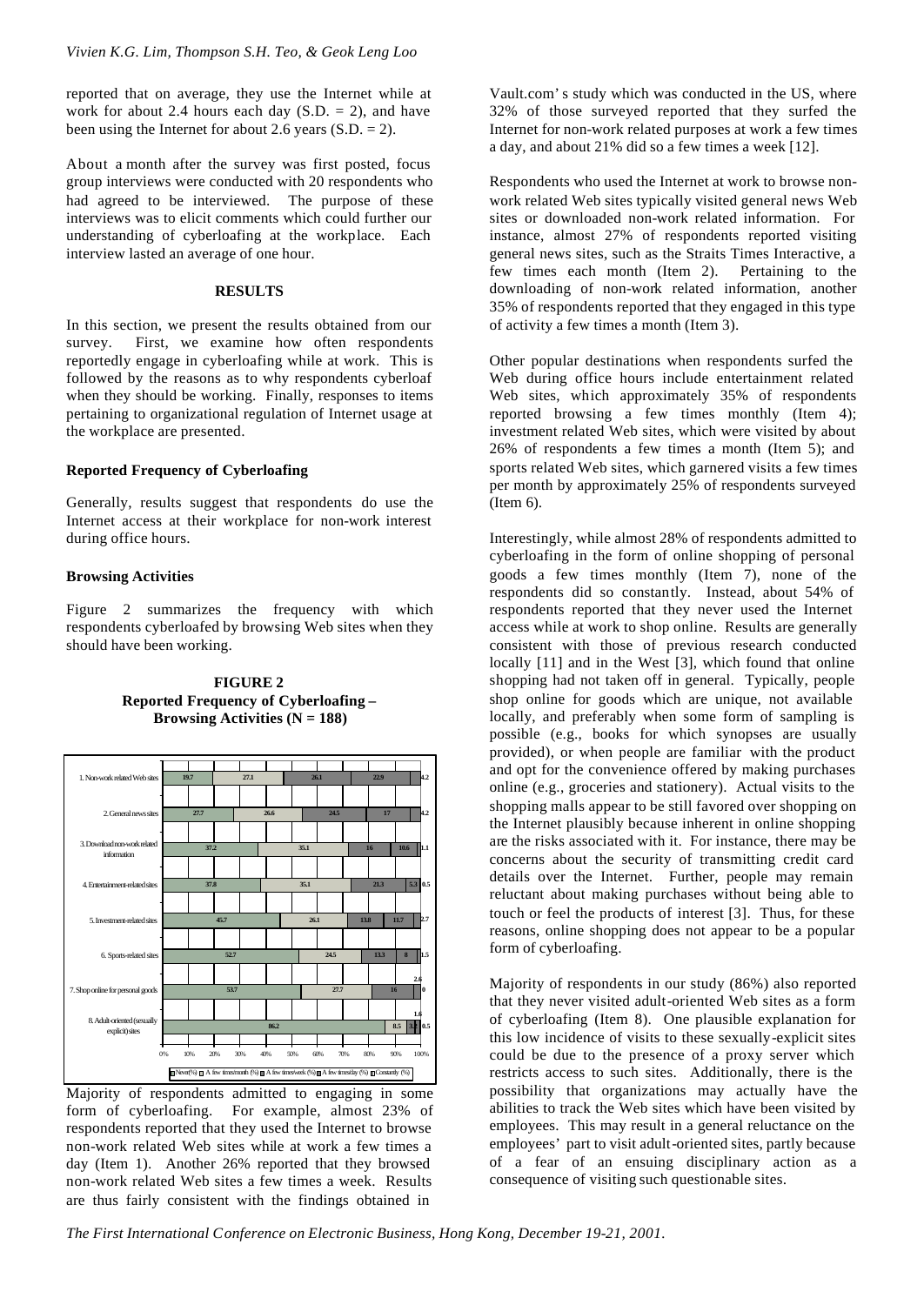Another reason could be that in our relatively conservative Asian culture, sex is generally a taboo topic best discussed behind closed doors – if discussed at all. Individuals may thus find it awkward and embarrassing to visit such Web sites while at work due to the possibility of losing face in front of their co-workers should they get caught. Generally, some stigma appears to be attached to a display of flagrant interest in sexually explicit materials, regardless of whether the materials are in print form (e.g., magazines, books) or in the form of Web sites, videos and so on. Thus, individuals would rather not indulge in this form of cyberloafing for fear of being stigmatized upon being caught. Nevertheless, some respondents surveyed still reported that they do visit these adult-oriented Web sites. For example, about 9% of respondents reported that they browsed these adult sites a few times each month; another 3% stated that they did so a few times a week; and almost 2% reported doing so a few times daily.

# **Emailing Activities**

Figure 3 provides a summary of the frequencies with which respondents cyberloafed by checking non-work related email.

**FIGURE 3 Reported Frequency of Cyberloafing – Emailing Activities (N = 188)**



Majority of respondents (54%) received non-work related email (Item 1) up to 5 times a day  $-$  a figure which is considerably higher than the 32% who reported receiving non-work related emails up to 5 times per day in the study conducted by Vault.com [12]. Fifty-two percent of respondents checked their non-work emails 1 to 5 times daily (Item 2), while another 51% reported that they used hours which should be spent on work to send non-work related emails 1 to 5 times daily (Item 3), which is comparable to the 47% US respondents who reported engaging in a similar act at their workplaces [12].

In summary, results suggest that cyberloafing does take place in the workplace. Upon comparing our findings with those of studies conducted to examine cyberloafing in the US [12], our study suggests that in general, cyberloafing is as prevalent in Singapore as in the US. Furthermore, findings are comparable to those of existing studies conducted locally, which investigated how the Internet is used at home [11], in that people were also more likely to

engage in browsing and messaging activities when using the Internet at work. This is noteworthy as it suggests that it is plausible that the boundaries between home and work activities are becoming increasingly indistinguishable such that people may simply take whatever time is available to them to carry out certain activities, instead of drawing a clear demarcation between work and non-work activities.

#### **Factors Influencing Individuals' Propensity to Engage in Cyberloafing**

A summary of reasons affecting respondents' propensity to engage in cyberloafing is presented in Table 1. In general, findings suggest that respondents feel justified in using their companies' Internet access for non-work purposes in certain situations. These may be situations in which respondents perceive themselves to have been treated unfairly by their companies, or in situations when *extra effort* had been expended on their part to do their job.

**TABLE 1 Factors Influencing Individuals' Propensity to Cyberloaf (N = 188)**

|    | In my opinion, it is alright for me to<br>use the Internet for non-work<br>related reasons: | <b>Disagree</b><br>$($ %) | <b>Neutral</b><br>(%) | Agree<br>(%) |
|----|---------------------------------------------------------------------------------------------|---------------------------|-----------------------|--------------|
| 1. | If I have to put in extra effort to<br>find enough information to get<br>the job done.      | 18.6                      | 21.3                  | 60.1         |
| 2. | If I have to do overtime work<br>without compensation.                                      | 26.6                      | 22.3                  | 51.1         |
| 3. | If I were asked to do excessive<br>amounts of work.                                         | 30.9                      | 26.1                  | 43.0         |
| 4. | If I am exposed to conflicting<br>demands that other people make<br>of me.                  | 27.7                      | 35.1                  | 37.2         |
| 5. | If I have to put in extra work<br>because I do not receive enough<br>help and equipment.    | 28.2                      | 35.1                  | 36.7         |
| 6. | If my responsibilities are clearly<br>defined and I have no extra job<br>obligations.       | 52.1                      | 21.3                  | 26.6         |

Majority of respondents (60%) agreed that it is alright for them to use the Internet for non-work related reasons if they have to put in extra effort to find enough information to get the job done (Item 1). Fifty-one percent of respondents also agreed that they need not experience feelings of guilt when they cyberloaf if they have to do overtime work without comp ensation (Item 2). It is plausible that individuals rationalize that since they had to put in extra effort to perform their jobs, they are 'entitled' to spend some time visiting non-work related Web sites as a form of 'informal' compensation, which may be a form of relaxation at the same time.

Forty-three percent of respondents also agreed that it is acceptable to use the Internet for non-work interest if they were asked to do excessive amounts of work (Item 3). Additionally, about 37% of respondents agreed that they need not experience guilt over cyberloafing in each of the following situations: if they are exposed to conflicting demands that other people make of them (Item 4); and if they have to put in extra work because they do not receive enough help and equipment (Item 5).

*The First International Conference on Electronic Business, Hong Kong, December 19-21, 2001.*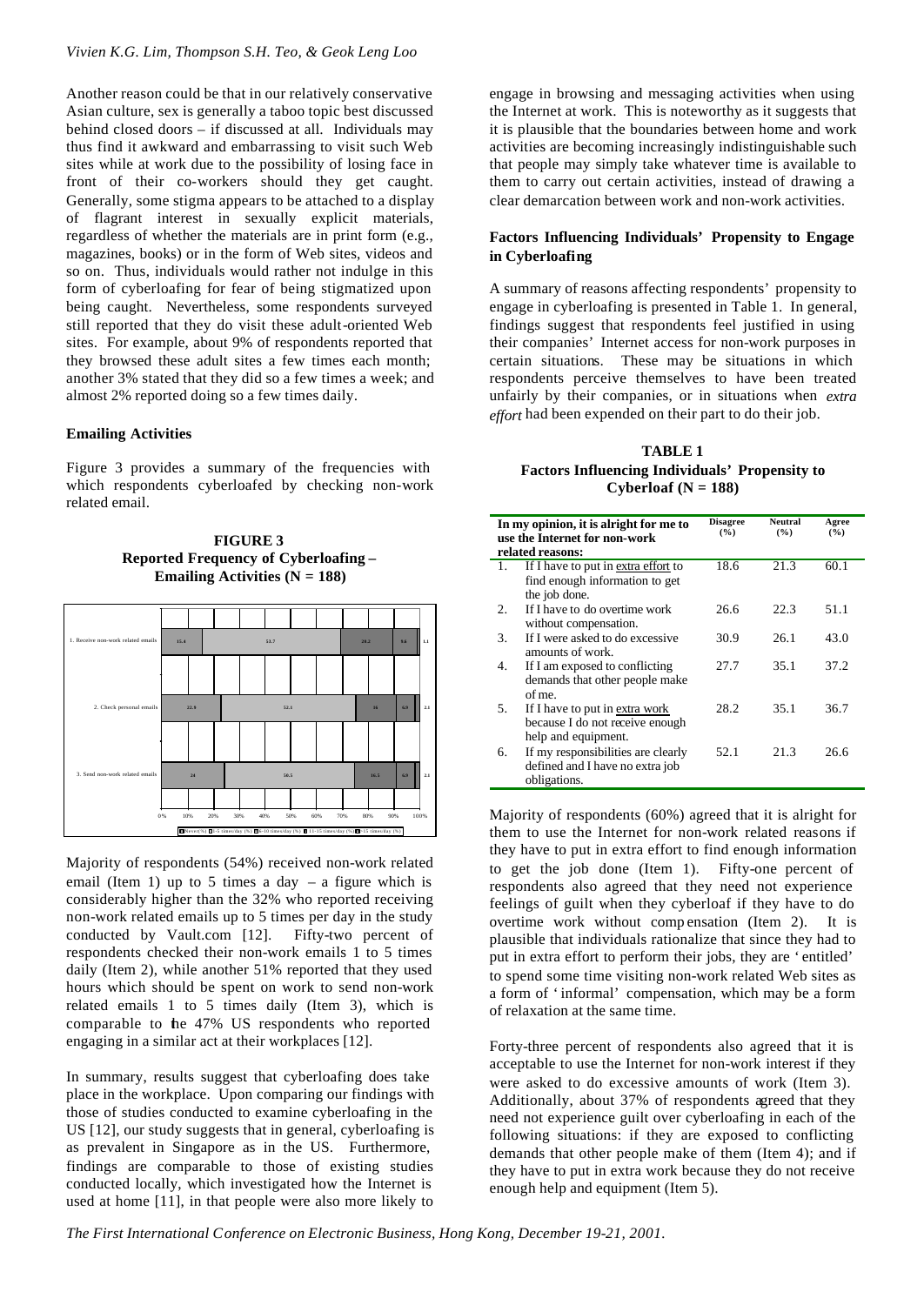Conversely, in work situations where job responsibilities are clearly defined and where there are no extra job obligations (Item 6), approximately 52% of respondents disagreed that they should not feel guilty for abusing their companies' Internet access. Stated alternatively, individuals would feel that cyberloafing is unacceptable and thus, experience lower propensity to cyberloaf when job responsibilities are clearly defined and they have no extra job obligations.

Previous studies have found that employees generally become disgruntled when they perceive that the effort they expend to do their jobs is greater than the reward that they receive from their employers. Indeed, past research efforts have found that individuals will be motivated to respond in some manner to restore this perceived inequity [2]. While it is plausible that employees previously would resort to other forms of loafing on the job in an effort to address this perceived imbalance, with the advent of technology, employees now have an easier way in which to redress their perceived grievances – the Internet. Given that cyberloafing is not easily detected and that it provides instant gratification – literally, gratification with just a few clicks of the mouse – it is hardly surprising that employees are more willing to engage in this act when they perceive that companies overwork and underpay them.

Indeed, comments obtained from respondents in our focus group interviews lend support to this line of reasoning:

"It is alright for me to use the Internet for non-work reasons at work. After all, I do work overtime without receiving extra pay from my employer."

"I don't see anything wrong with using the company's Internet access for non-work purposes as long as I do not do it too often, and complete my work as required by my boss."

Thus, results of our study suggest that when employees are able to rationalize that they have earned this right to use their companies' Internet access for non-work purposes, it is highly likely that they would not be averse to the act of cyberloafing.

# **Organizational Regulation of Workplace Internet Usage**

Table 2 provides a summary of respondents' responses to questions regarding existing and possible organizational regulation of workplace Internet usage.

**TABLE 2 Organizational Regulation of Internet Usage (N = 188)**

|    |                                                                               | <b>Yes</b><br>(%) | No.<br>$($ %) | Don't<br>Know<br>$($ %) |
|----|-------------------------------------------------------------------------------|-------------------|---------------|-------------------------|
|    | Do you know anyone (professionally or<br>personally) who has been disciplined | 14.4              | 85.6          |                         |
|    | because of non-work related use of the                                        |                   |               |                         |
|    | Internet at the workplace?                                                    |                   |               |                         |
|    | Do you think it is possible to regulate                                       | 56.9              | 43.1          |                         |
|    | Internet usage in the workplace?                                              |                   |               |                         |
| 3. | Does your organization have policies                                          | 47.3              | 40.4          | 12 3                    |
|    | regarding the use of the Internet?                                            |                   |               |                         |
|    | Is this policy acceptable to you?                                             |                   | 17.6          | ツツ 3                    |

Majority of respondents (86%) reported that they did not know anyone, professionally or personally, who had been disciplined as a consequence of non-work related Internet usage at the workplace (Item 1). Findings suggest that organizations do discipline employees who abuse the access that they have to the Internet while at work, since approximately 14% of respondents reported that they actually were aware of colleagues who have been taken to task by the organization for cyberloafing.

Additionally, respondents appeared to be divided when queried about the possibility of regulating Internet usage at the workplace (Item 2). For example, while almost 57% of respondents felt that it is possible to do so, 43% of respondents indicated otherwise. One plausible explanation for this could be that respondents may feel that they are being treated like children when companies monitor their movements on the Internet, and thus may view Internet regulation with resentment [7].

About 47% of respondents reported that the organization that they work for has policies regarding the use of the Internet (Item 3), while about 40% reported that such policies do not exist at their workplace. Compared to findings of studies conducted in the West [4], where 87% of companies surveyed indicated that they had formalized Internet usage policies, this figure is relatively low.

Further, approximately 12% of respondents indicated that they did not know about the existence of any policies governing Internet usage at the workplace. This is a noteworthy finding as it highlights the plausibility that such policies, though in existence, may not have been adequately and effectively communicated to employees. This not only defeats the purpose of having the policies in the first place, but would also make it difficult for the organizations to enforce the policies should there be a breach of conduct in future. Thus, our finding draws attention to the need of not only having clearly written guidelines governing Internet usage in the organizational context, but also the need to ensure that these guidelines are communicated to all employees.

Results also suggest that among respondents whose organizations had drawn up policies to regulate Internet usage, 60% of respondents indicated that they found their organizational Internet policy acceptable, while another 18% did not (Item 4).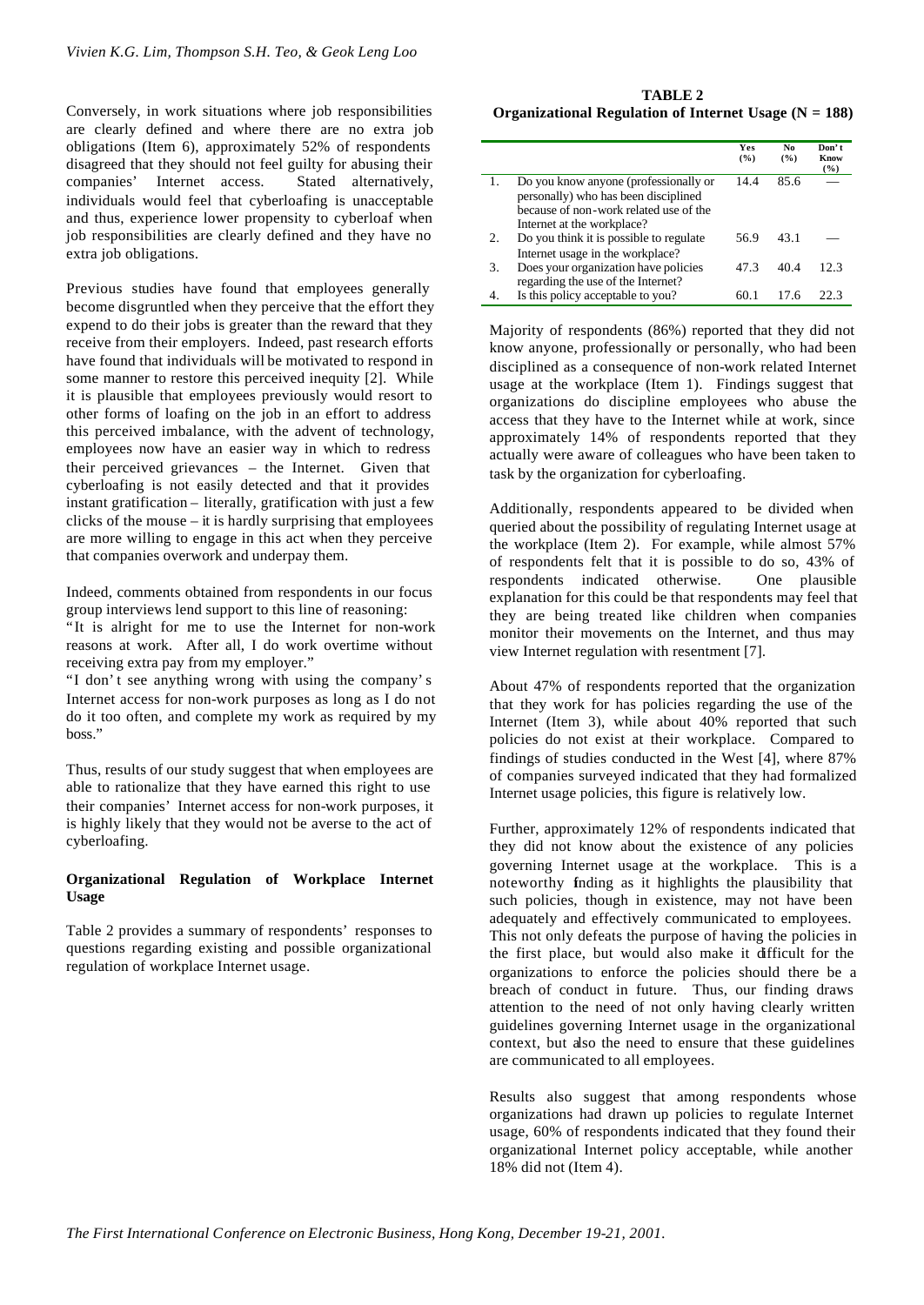# **IMPLICATIONS AND CONCLUDING REMARKS**

In summary, while results of our study suggest that cyberloafing is generally as prevalent in Singapore as in the US, companies in Singapore are still lagging behind their American counterparts where the regulation of Internet usage at work is concerned. Given that our findings suggest that individuals are not averse to the possibility of engaging in some form of cyberloafing when they perceive that their companies are working them too hard or making work too difficult for them while not providing adequate compensation, it is imperative that organizations start paying attention to the issue of potential Internet abuse at the workplace now.

Companies which provide Internet access to their employees must first understand that there is the possibility that some employees will cyberloaf some of the time each day. From there, organizations should then decide the extent to which cyberloafing will be tolerated. For example, some companies may decide that cyberloafing is acceptable as long as employees finish their work effectively and efficiently. Other companies may decide to adopt a stern stance towards cyberloafing and limit access to the Internet altogether or allow employees access but use programs like Watchdog 2.0 which serve to monitor employees' application usage [7]. Whether companies decide to adopt Hewlett Packard's approach – which plays it safe, or DSF Internet Services' approach – which places no restrictions on employees' Internet access [5], there is clearly a need for distinct and explicit guidelines to be established.

However, findings of our study suggest that a substantial proportion of companies still lack a policy which governs Internet usage. Thus, as our society enters the information age and the Internet becomes a relatively indispensable business tool at the workplace, it is timely for companies which still do not have Internet usage policies to design an appropriate one for their employees. In developing these guidelines, managers should consider the importance for organizations to clearly define and communicate to all employees what they would consider to be unacceptable Internet usage behaviors.

Another reason why workplace policies regarding Internet usage are advocated is that the existence of clearly stated policies would help to establish ethical norms which are objective and unambiguous. In this way, employees would find it more difficult to rely on their own subjective interpretation of ambiguous or non-existent norms where Internet usage is concerned and thus, more difficult to negotiate the line between what is wrong and what is acceptable. That is, employees would be more hesitant in trying to justify and legitimize cyberloafing to themselves as well as to other organizational members when wellestablished guidelines are in place.

Possible areas which these policies should cover include what constitutes cyberloafing; what means, if any, will be used to track and monitor employees' movements in cyberspace; and what disciplinary actions would be enforced should employees be caught abusing the Internet while at work. In monitoring employees' usage of the Internet while at work, organizations will also have to deal with the issue of individual privacy rights. Should organizations decide to track their employees' movements in cyberspace and monitor the emails that are being sent and received via the company server, this must be explicitly stated in the policy. This is to avoid the situation in which employees become disgruntled because they view that their privacy has been invaded when the organization engages in such forms of monitoring, or simply view monitoring negatively as it reflects a lack of trust in them. Comments elicited from respondents who were interviewed lend support to this being an issue of concern:

"If there is a need to regulate, the company is better off not providing Internet access to its employees."

"I guess the company could track the sites visited by the employees… but I think it (tracking) shows that the company doesn't respect their employees' privacy!"

Results of our study also highlight the need to ensure that such policies are communicated to all employees. Basically, the existence of a policy is not beneficial to the company unless employees know of its existence and adhere to the guidelines outlined within the policy. Organizations should also enforce the policy as and when Internet abuse is detected to ensure that the policy would be taken seriously by employees and thus, serve its purpose of curbing cyberloafing.

In conclusion, the Internet is fast becoming an indispensable tool which can be used to improve employees' efficiency and productivity, and thus enhance organizations' competitive advantage in a world where time is of the essence. However, organizations, in their eagerness to embrace the Internet as a business tool, must also be aware of the possibility that employees may be presented with the temptation of a new way in which to loaf on the job – cyberloafing. Cyberloafing is a management issue that will need to be dealt with as technology increasingly plays a greater role in our work lives.

Results of our study have shed light on the prevalence of cyberloafing at the workplace. More importantly, our study has highlighted the need for explicit guidelines to be drawn regarding Internet usage. This is because without such clear and unambiguous norms about the use of the Internet at the workplace, it becomes all too easy for employees to rationalize and legitimize the deviant act of cyberloafing. Thus, as the Internet rises in stature as an indispensable work tool, employers should try to ensure that the work culture is such that employees would utilize this powerful information tool left at their disposal wisely and responsibly.